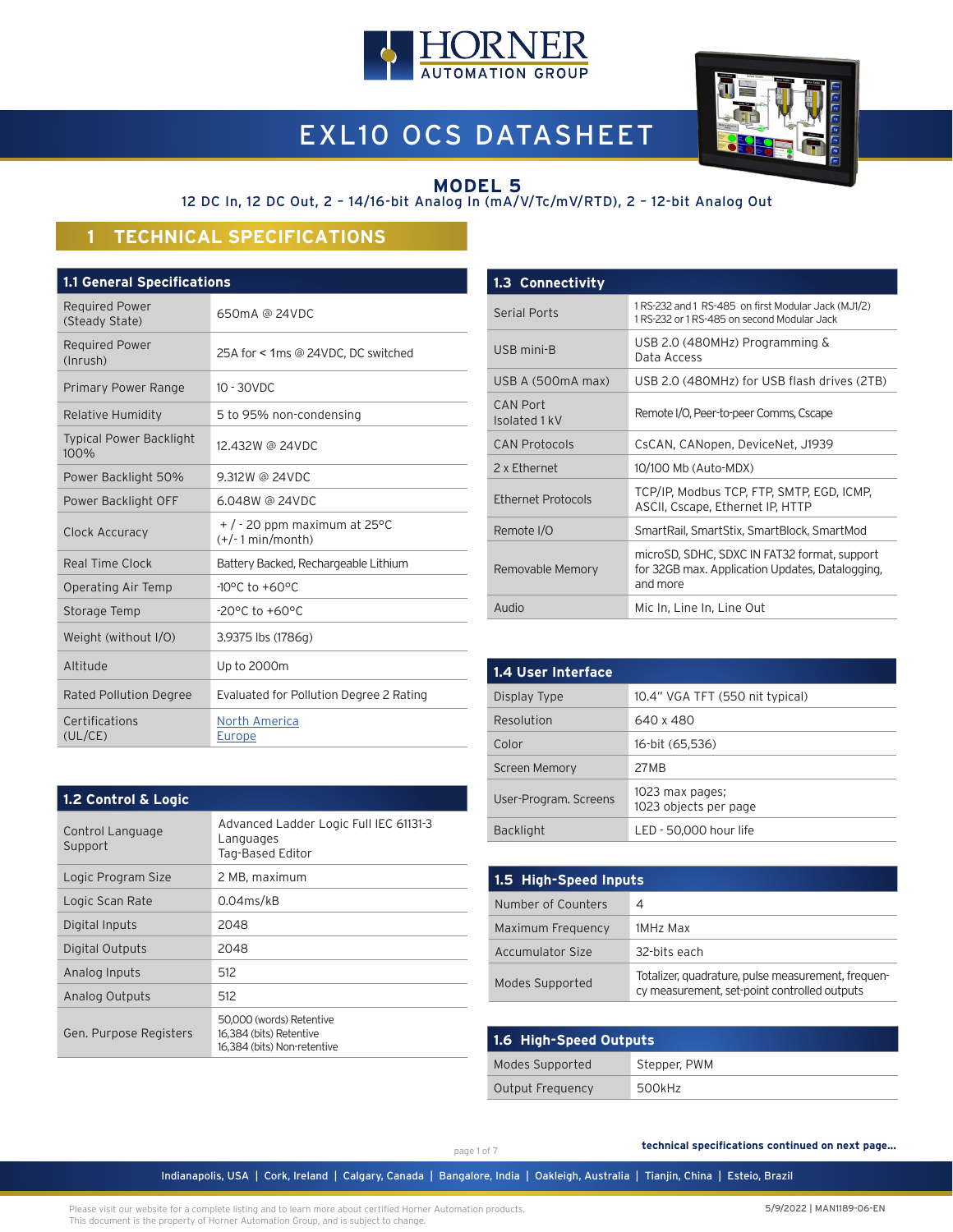

### **technical specifications continued...**

| 1.7 Digital DC Inputs                  |                                        |                      |  |  |
|----------------------------------------|----------------------------------------|----------------------|--|--|
| Inputs per Module                      | 12 Including 4 Configurable HSC Inputs |                      |  |  |
| Commons per Module                     |                                        |                      |  |  |
| Input Voltage Range                    |                                        | 12VDC / 24VDC        |  |  |
| Absolute Max. Voltage                  |                                        | 30VDC Max.           |  |  |
| Input Impedance                        | $10k\Omega$                            |                      |  |  |
| <b>Input Current</b>                   | Positive Logic                         | Negative Logic       |  |  |
| Upper Threshold<br>Lower Threshold     | 0.8 <sub>m</sub> A<br>0.3mA            | $-1.6mA$<br>$-2.1mA$ |  |  |
| Max. Upper Threshold                   | 8VDC                                   |                      |  |  |
| Min. Lower Threshold                   | 3VDC                                   |                      |  |  |
| OFF to ON Response                     | 1 <sub>ms</sub>                        |                      |  |  |
| ON to OFF Response                     | 1 <sub>ms</sub>                        |                      |  |  |
| <b>High Speed Counter</b><br>Max Freq* | 1MH <sub>7</sub>                       |                      |  |  |

**\*See I/O info below for detail regarding HSC and PWM**

### **1.8 Digital DC Outputs**

| Outputs per Module                 | 16 Including 2 Configurable<br><b>PWM Outputs</b> |
|------------------------------------|---------------------------------------------------|
| Commons per Module                 | 1                                                 |
| Output Type                        | Sourcing / 10kΩ Pull-Down                         |
| Output Frequency                   | 500kHz                                            |
| Absolute Max. Voltage              | 28VDC Max.                                        |
| <b>Output Protection</b>           | <b>Short Circuit</b>                              |
| Max. Output Current/Point          | 0.5A                                              |
| Max. Total Current                 | 4A Continuous                                     |
| Max. Output Supply Voltage         | 30VDC                                             |
| Min. Output Supply Voltage         | 10VDC                                             |
| Max. Voltage Drop at Rated Current | $0.25$ VDC                                        |
| Max. Inrush Current                | 650mA per Channel                                 |
| Min. Load                          | None                                              |
| OFF to ON Response                 | 1 <sub>ms</sub>                                   |
| ON to OFF Response                 | 1 <sub>ms</sub>                                   |
| <b>Output Characteristics</b>      | Current Sourcing (Pos. Logic)                     |
| PWM Out                            | $\approx$ 5kHz                                    |
| Rise Time                          | $50 - 115$ µs                                     |
| <b>Fall Time</b>                   | $8-20\mu s$                                       |

| 1.9 Analog Inputs, High Resolution                                    |                                                                                                  |                                                             |                                                                                                                                                                                                                                 |
|-----------------------------------------------------------------------|--------------------------------------------------------------------------------------------------|-------------------------------------------------------------|---------------------------------------------------------------------------------------------------------------------------------------------------------------------------------------------------------------------------------|
| Number of Channels                                                    | $\overline{c}$                                                                                   | Thermocouple:                                               | Temperature Range:                                                                                                                                                                                                              |
| Input Ranges (Selectable)                                             | 0-10VDC; 0-20mA; 4-20mA;<br>100mV PT100 (-200 to 850 °C)<br>J, K, N, T, E, R, S, B Thermocouples | B/R/S                                                       | 32°F to 2,912°F (0°C to 1,600°C)<br>-328°F to 1,652°F (-200°C to 900°C)<br>$-400^{\circ}$ F to 752 $^{\circ}$ F (-240 $^{\circ}$ C to 400 $^{\circ}$ C)<br>-346°F to 1,382°F (-210°C to 750°C)                                  |
|                                                                       | 10VDC: - 0.5V to +15V<br>20mA: -0.5V to +6V                                                      | K/N                                                         | $-400^{\circ}$ F to 2,498 $^{\circ}$ F (-240 $^{\circ}$ C to 1, 370 $^{\circ}$ C)                                                                                                                                               |
| Safe Input Voltage Range                                              | RTD / T/C: $+/- 24VDC$                                                                           | Thermocouple Common Mode Range                              | $+/- 10V$                                                                                                                                                                                                                       |
|                                                                       | 10V, 20mA, 100mV: 14 Bits                                                                        | Converter Type                                              | Delta Sigma                                                                                                                                                                                                                     |
| Nominal Resolution<br>Input Impedance<br>(Clamped @ -0.5VDC to 12VDC) | RTD, Thermocouple: 16 Bits<br>Current Mode:<br>$100Ω$ , 35mA Max. Continuous<br>Voltage Mode:    | Max. Error at 25°C<br>(*excluding zero)                     | $*4-20mA$ +/- 0.10% of full scale<br>$*$ 0-20 mA $+$ /-0.10% of full scale<br>$*$ 0-10VDC $+/-$ 0.10% of full scale<br>RTD (PT100) $+/-1.0$ C° of full scale<br>$+/-$ 0.05% of full scale<br>$0 - 100$ m V<br>(*excluding zero) |
|                                                                       | 500kΩ, 25mA Max. Continuous<br>10V, 20mA,                                                        | Max. Thermocouple Error<br>(After Warm up Time of One Hour) | $+/-0.2\%$ ( $+/-0.3\%$ below -100 °C)<br>of full scale                                                                                                                                                                         |
| %AI Full Scale                                                        | 100mV: 32,000 counts full scale<br>RTD / T/C: 20 Counts / $^{\circ}$ C                           | Conversion Speed, Both Channels<br>Converted                | 10V, 20mA, 100mV: 30 Times/Second<br>RTD Thermocouple: 7.5 Times/Second                                                                                                                                                         |
| Max. Over-Current                                                     | 35mA                                                                                             | Conversion Time per Channel                                 | 10V, 20mA, 100mV: 16.7 ms<br>RTD, Thermocouple: 66.7 ms                                                                                                                                                                         |
| Open Thermocouple Detec Current                                       | 50 <sub>n</sub> A                                                                                | <b>RTD Excitation Current</b>                               | 250 <sub>u</sub> A                                                                                                                                                                                                              |

| 1.10 Analog Outputs                    |                                                               |                                                           |                                                     |
|----------------------------------------|---------------------------------------------------------------|-----------------------------------------------------------|-----------------------------------------------------|
| Number of Channels                     |                                                               | Minimum 10V Load                                          | $1k\Omega$                                          |
| <b>Output Ranges</b>                   | 0-10VDC, 0-20mA                                               | Minimum Resistance Load                                   | $500\Omega$                                         |
| Nominal Resolution                     | 12 Bits                                                       | Analog Outputs; Output Points                             |                                                     |
| Update Rate                            | Once per PLC scan                                             | Required                                                  |                                                     |
| Max. Error at 25°C<br>(Excluding Zero) | 0.1% of full scale<br>20mA<br>0.1% of full scale<br>$0 - 10V$ | Addt'l. Error for Temp. Other Than 20mA<br>$25^{\circ}$ C | $0.000143\%$ / °C<br>$0.000151\%$ / °C<br>$0 - 10V$ |

page 2 of 7

Indianapolis, USA | Cork, Ireland | Calgary, Canada | Bangalore, India | Oakleigh, Australia | Tianjin, China | Esteio, Brazil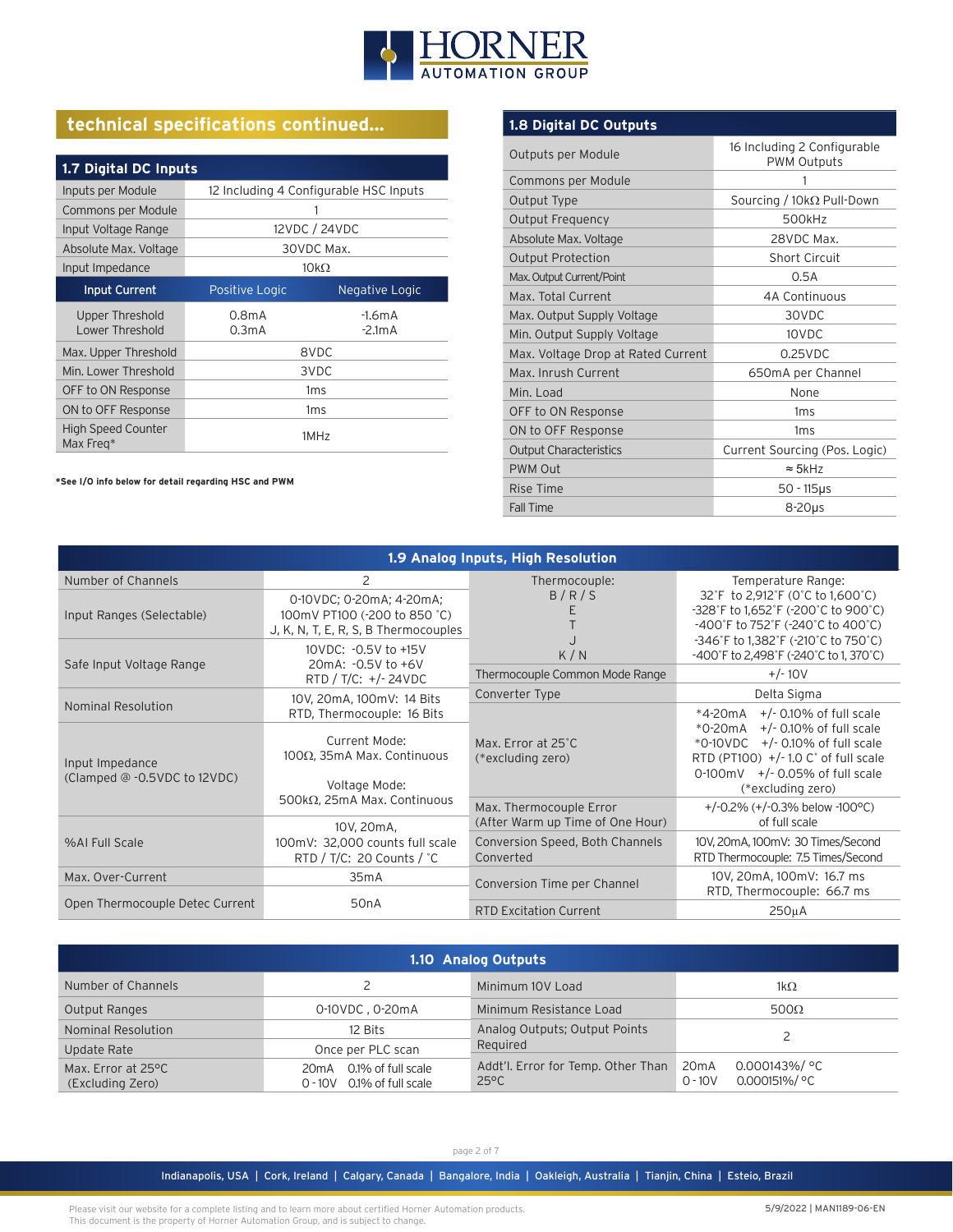

### **2 CONTROLLER OVERVIEW**

### **3 WIRING: INPUTS AND OUTPUTS**

### **2.1 - Overview of EXL10**



NOTE: See Precaution #12 on page 6 about USB and grounding.

#### **2.2 - Power Wiring**

|               | <b>Primary Power Port Pins</b> |                               |  |
|---------------|--------------------------------|-------------------------------|--|
| PIN           | SIGNAL                         | <b>DESCRIPTION</b>            |  |
|               | Ground                         | Frame Ground                  |  |
| $\mathcal{P}$ | $DC-$                          | Input Power Supply<br>Ground  |  |
| ર             | $DC+$                          | Input Power Supply<br>Voltage |  |

DC Input / Frame Solid/Stranded Wire: 12-24 awg (2.5-0.2mm). Strip length: 0.28" (7mm).

Torque, Terminal Hold-Down Screws: 4.5 – 7 in-lbs (0.50 – 0.78 N-m).

DC- is internally connected to I/O V-, but is isolated from CAN V-. A Class 2 power supply must be used.

#### POWER UP

1. OPTION: Attach ferrite core with a minimum of two turns of the DC+ and DC- signals from the DC supply that is powering the controllers. 2. Connect to earth ground.





### **3.1 - Digital Input & Output Information**



Digital inputs may be wired in either a Positive Logic or Negative Logic fashion as shown. The setting in the Cscape Hardware Configuration for the Digital Inputs must match the wiring used in order for the correct input states to be registered. When used as a normal input and not for high speed functions, the state of the input is reflected in registers %I1 – %I12.

Digital inputs may alternately be specified for use with High Speed Counter functions, also found in the Hardware Configuration for Digital Inputs. Refer to the EXL10 User Manual [MAN1029] for full details.

### **3.2 - Analog Input Information**

Raw input values for channels 1-4 are found in the registers as Integertype data with a range from 0 – 32000.

Analog inputs may be filtered digitally with the Filter Constant found in the Cscape Hardware Configuration for Analog Inputs. Valid filter values are 0 – 7 and act according to the following chart.



| <b>Data Values</b>                             |                                                                                                                                                                                |  |  |
|------------------------------------------------|--------------------------------------------------------------------------------------------------------------------------------------------------------------------------------|--|--|
| DATA FORMAT, 12-bit INT:<br><b>INPUT MODE:</b> |                                                                                                                                                                                |  |  |
| 0-20mA, 4-20mA<br>0-32000                      |                                                                                                                                                                                |  |  |
| $0 - 10V$                                      | $0 - 32000$                                                                                                                                                                    |  |  |
| $T/C$ & RTD                                    | Temperature in $\circ$ C to 1 decimal place (xxx.y)<br>NOTE: The value in the %AI is an integer. The<br>value should be divided by 20 to get temperature<br>in ${}^{\circ}$ C. |  |  |

page 3 of 7

 **wiring: I-O continued on next page...**

Indianapolis, USA | Cork, Ireland | Calgary, Canada | Bangalore, India | Oakleigh, Australia | Tianjin, China | Esteio, Brazil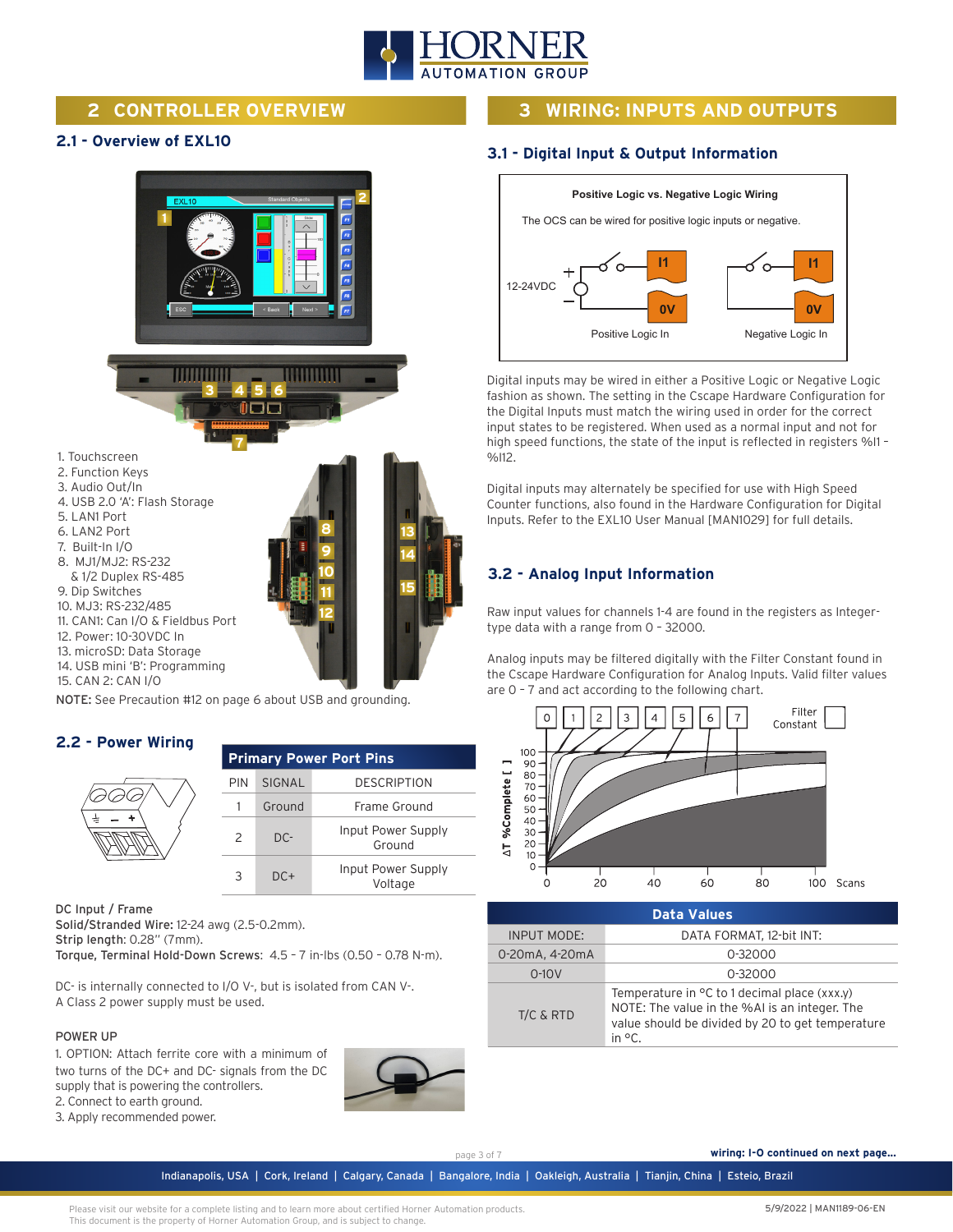

JP2 & J3 Analog Input Settings

JP2 JP3 JP2 JP3

T/C / 100mV RTD (PT100)

T1 T2 T1 T2

10V / 20mA

WШ

MA2/V2

**iill** 

JP3

Default MA1/V1

JP2

**Gill** 

Ш

## **wiring: I-O continued...**

### **3.3- Jumper Setting Details**



Back Panel Torque Rating for EXL10: 3.0 - 3.5 in-lbs (0.34 - 0.40 N-m)

### **3.4 - Wiring**



| J2 (Black) Name |                    |
|-----------------|--------------------|
| 0 <sup>V</sup>  | Common             |
| $V +$           | V+                 |
| <b>NC</b>       | No Connect         |
| Q12 (%Q12)      | Digital Out 12     |
| Q11 (%Q11)      | Digital Out 11     |
| Q10 (%Q10)      | Digital Out 10     |
| Q9 (%Q9)        | Digital Out 9      |
| Q8 (%Q8)        | Digital Out 8      |
| Q7 (%Q7)        | Digital Out 7      |
| Q6 (%Q6)        | Digital Out 6      |
| Q5 (%Q5)        | Digital Out 5      |
| Q4 (%Q4)        | Digital Out 4      |
| Q3 (%Q3)        | Digital Out 3      |
| Q2 (%Q2)        | Dig. Out 2 / PWM 2 |
| Q1 (%Q1)        | Dig. Out 1 / PWM1  |



Q2

LOAD

÷.

JP4 Analog Output Setting Voltage or Current

AQ2 AQ1 AQ2 AQ1

VOLTAGE (10V)

CURRENT (20mA)

**THITI** 

Default

| J3 (Orange) Name           |                                                               |                                                                 |                          |                                                                       |           |                              | LOAD<br>Q1          |
|----------------------------|---------------------------------------------------------------|-----------------------------------------------------------------|--------------------------|-----------------------------------------------------------------------|-----------|------------------------------|---------------------|
| $T1 + (%A1)$               | TC (1+) or RTD (1+) or 100mV (1+)                             |                                                                 |                          |                                                                       |           |                              |                     |
| $T1-(%A1)$                 | TC (1-) or RTD (1-) or 100mV (1-)                             |                                                                 | <b>J3 Specifications</b> |                                                                       |           |                              |                     |
| $T2+ (%A2)$                | TC $(2+)$ or RTD $(2+)$ or 100mV<br>$(2+)$                    | 0-10V Analog In                                                 |                          | mV In                                                                 |           | Thermocouple In              | 4 - 20mA Analog Out |
| $T2-(%A2)$                 | TC (2-) or RTD (2-) or 100mV (2-)                             | NC MA1                                                          | $100mV+$                 |                                                                       |           |                              | 20 <sub>m</sub> A   |
| AQ1<br>(%AQ10)             | 10 V or 20mA OUT (1)                                          | $\frac{V_1}{V_2}$<br>$0-10$ VDC $Q$                             | 100mV-                   | ᠇<br>. .<br>$\overline{1}$<br>$\mathbf{1}$                            | 1+<br>TF  | $T1+$<br>$T1-$               |                     |
| AQ <sub>2</sub><br>(%AQ10) | 10 V or 20 m A OUT (2)                                        | <b>OV</b>                                                       |                          | $\mathbf{1}$<br>$\mathbf{L}$<br>. .<br>$\overline{u}$<br>$\mathbf{u}$ | <b>OV</b> |                              | ov                  |
| 0 <sup>V</sup>             | Common                                                        |                                                                 |                          |                                                                       |           |                              |                     |
| MA1 (%A1)                  | 0-20 m A IN (1)                                               |                                                                 |                          |                                                                       |           |                              |                     |
| V1 (% A1)                  | $0-10V$ IN (1)                                                | 20mA Analog In - Not Self Powered 20mA Analog In - Self Powered |                          |                                                                       |           | RTD In                       | 0 - 10V Analog Out  |
| 0 <sup>V</sup>             | Common                                                        | $20mA +$                                                        |                          | 20 <sub>m</sub> A                                                     |           |                              | 10VDC<br>$T1+$      |
| MA2 (%A2)                  | 0-20 m A IN (2)                                               | ത                                                               | MA <sub>1</sub>          | ത                                                                     | MA1       | $\mathbf{I}$                 |                     |
| V2 (%A2)                   | $0-10V$ IN (2)                                                | Loop PWR $\bigcap$                                              |                          |                                                                       | V1        | $\mathbf{I}$                 | T1                  |
| O <sub>V</sub>             | Common                                                        |                                                                 |                          |                                                                       |           | $\mathbf{L}$<br>$\mathbf{L}$ | <b>OV</b>           |
|                            | NOTE: Be sure to wire OV to V1 as shown for proper operation. |                                                                 | <b>OV</b>                |                                                                       | OV        |                              | <b>OV</b>           |

NOTE: Loop power requirements are determined by the transmitter specification.

page 4 of 7

Indianapolis, USA | Cork, Ireland | Calgary, Canada | Bangalore, India | Oakleigh, Australia | Tianjin, China | Esteio, Brazil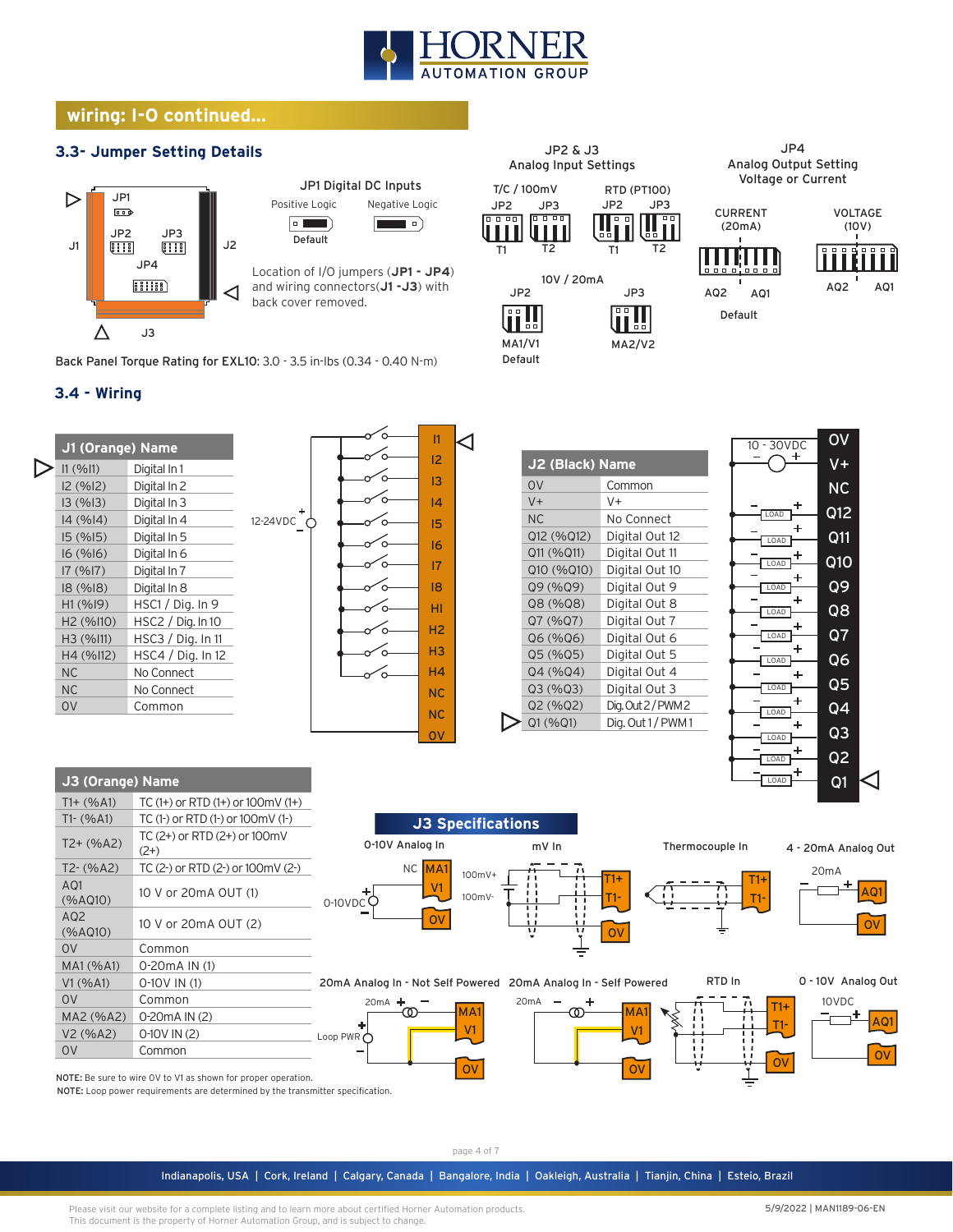

### **4 COMMUNICATIONS**

### **4.1 - CAN Communications**

|                            | <b>CAN Pin Assignments</b> |                 |                       |  |
|----------------------------|----------------------------|-----------------|-----------------------|--|
| $V - CN_L$ SHLD CN $H V +$ | <b>PIN</b>                 | <b>SIGNAL</b>   | <b>DESCRIPTION</b>    |  |
|                            | 1                          | $V -$           | CAN Ground - Black    |  |
|                            | $\overline{2}$             | CN <sub>L</sub> | CAN Data Low - Blue   |  |
|                            | 3                          | <b>SHLD</b>     | Shield Ground - None  |  |
|                            | 4                          | CN H            | CAN Data High - White |  |
|                            | 5                          | $V + (NC)$      | No Connect - Red      |  |
|                            |                            |                 |                       |  |

Solid/Stranded Wire: 12-24 awg (2.5-0.2mm).

Strip Length: 0.28" (7mm).

 $\bigg\langle$ 

Locking spring-clamp, two-terminators per conductor.

Torque, Terminal Hold-Down Screws: 4.5 – 7 in-lbs (0.50 – 0.78 N-m).

V+ pin is not internally connected, the SHLD pin is connected to Earth ground via a 1MΩ resistor and 10 nF capacitor.

### **4.3 - Dip Switches**

|   |     | <b>DIP SWITCHES</b>             |                             |                |  |  |  |
|---|-----|---------------------------------|-----------------------------|----------------|--|--|--|
| g | PIN | <b>NAME</b>                     | <b>FUNCTION</b>             | <b>DEFAULT</b> |  |  |  |
|   |     | MJ3 RS485<br>Termination        | $ON = Terminated$           | OFF            |  |  |  |
|   | 2   | MJ3 Duplex                      | $ON = Half$<br>$OFF = Full$ | OFF            |  |  |  |
|   | 3   |                                 |                             | <b>OFF</b>     |  |  |  |
|   | 4   | <b>MJ2 RS485</b><br>Termination | $ON = Terminated$           | OFF            |  |  |  |

The DIP switches are used to provide a built-in termination to both the MJ1, MJ2 & MJ3 ports if needed. The termination for these ports should only be used if this device is located at either end of the multidrop/daisychained RS-485 network.

### <sup>1</sup> RX+ RS485-- IN **4.4 - Ethernet Communications**



Green LED indicates link – when illuminated, data communication is available.

Yellow LED indicates activity – when flashing, data is in transmission.

### **4.2 - Serial Communications**



**MJ1/2 SERIAL PORTS**

Two Serial Ports on One Module Jack (8posn)

**MJ1:** RS-232 w/Full Handshaking **MJ2:** RS-232 Half-Duplex

| <b>MJ1 PINS</b> |                |                  |                | <b>MJ2 PINS</b>  |
|-----------------|----------------|------------------|----------------|------------------|
| <b>PIN</b>      | <b>SIGNAL</b>  | <b>DIRECTION</b> | <b>SIGNAL</b>  | <b>DIRECTION</b> |
| 8               | <b>TXD</b>     | <b>OUT</b>       |                |                  |
| 7               | <b>RXD</b>     | IN               |                |                  |
| 6               | O <sub>V</sub> | GROUND           | O <sub>V</sub> | <b>GROUND</b>    |
| 5               | $+5V$ @ 60mA   | <b>OUT</b>       | +5V @ 60mA     | <b>OUT</b>       |
| 4               | <b>RTS</b>     | <b>OUT</b>       |                |                  |
| 3               | <b>CTS</b>     | IN               |                |                  |
| 2               |                |                  | $RX - / TX -$  | IN / OUT         |
|                 |                |                  | $RX+ / TX+$    | IN / OUT         |

**MJ3 SERIAL PORT** 2 Multiplexed Serial Ports on One Modular Jack (8posn)

| PIN            | <b>SIGNAL</b>    | <b>DIRECTION</b> |
|----------------|------------------|------------------|
| 8              | <b>TXD RS232</b> | OUT              |
| 7              | <b>RXD RS232</b> | IN               |
| 6              | O <sub>V</sub>   | GROUND           |
| 5              | $+5V$ @ 60mA     | OUT              |
| $\overline{4}$ | <b>TX-RS485</b>  | OUT              |
| 3              | TX+RS485         | <b>OUT</b>       |
| $\mathcal{P}$  | <b>RX-RS485</b>  | IN               |
|                | RX+RS485-        | IN               |

**MJ3 PINS**

Attach optional ferrite core with a minimum of two turns of serial cable. See website for more details. [Part #: HE-FBD001]

**Wiring Details:** Solid/Stranded Wire: 12-24 awg (2.5-0.2mm<sup>2</sup>). Strip Length: 0.28" (7mm). Torque, Terminal Hold-Down Screws: 4.5 – 7 in-lbs (0.50 – 0.78 N-m).

page 5 of 7

Indianapolis, USA | Cork, Ireland | Calgary, Canada | Bangalore, India | Oakleigh, Australia | Tianjin, China | Esteio, Brazil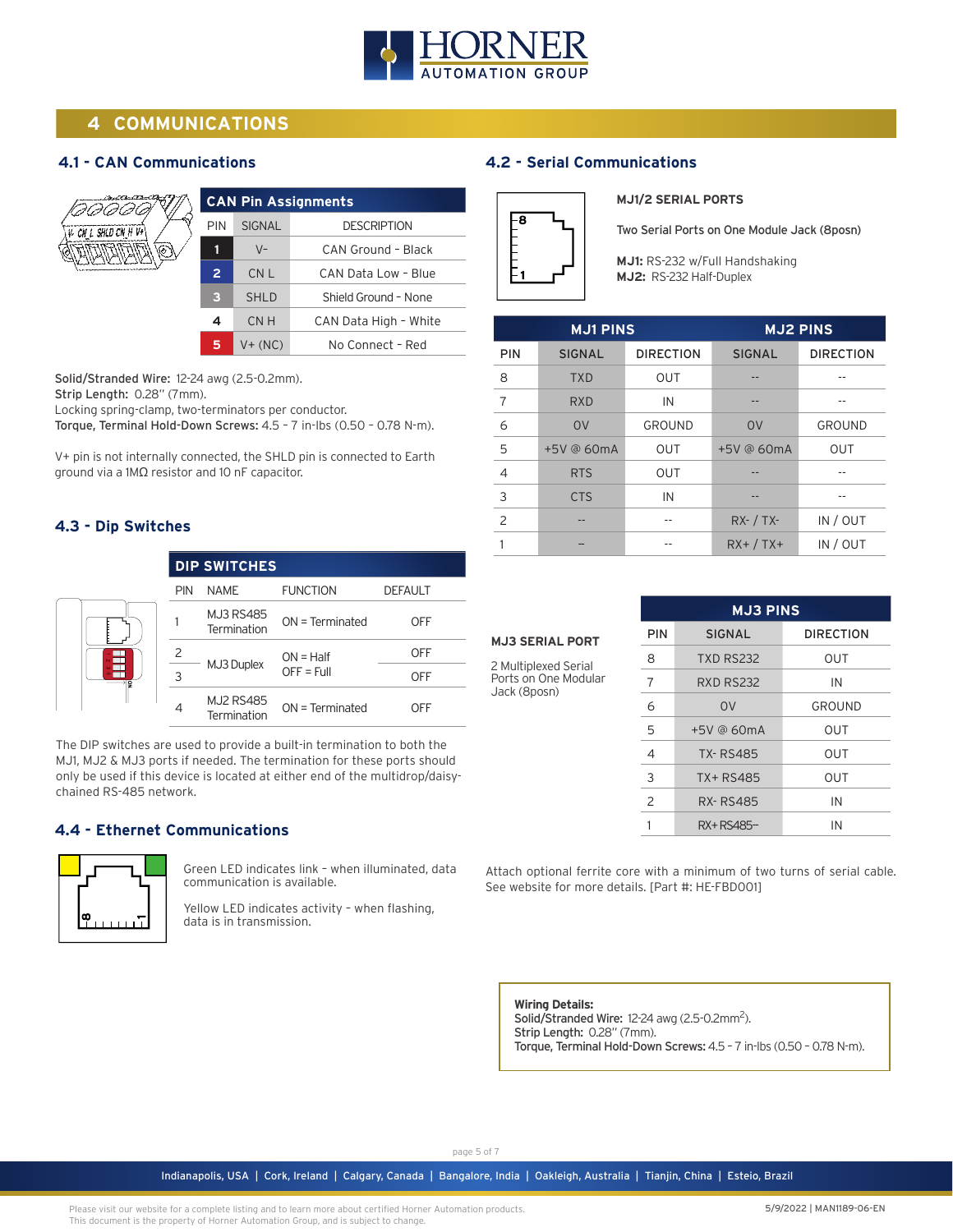

### **5 DIMENSIONS & INSTALLATION**

#### **5.1 - Dimensions**



#### **5.2 - Installation Procedure**

- The EXL10 utilizes a clip installation method to ensure a robust and watertight seal to the enclosure. Please follow the steps below for the proper installation and operation of the unit.
- This equipment is suitable for Class I, Division 2, Groups A, B, C and D or non-hazardous locations only.
- Digital outputs shall be supplied from the same source as the operator control station.
- Jumpers on connector JP1 shall not be removed or replaced while the circuit is live unless the area is known to be free of ignitable concentrations of flammable gases or vapors.
- 1. Carefully locate an appropriate place to mount the EXL10. Be sure to leave enough room at the top of the unit for insertion and removal of the microSD™ card.
- 2. Carefully cut the host panel per the diagram, creating a 216mm x 288.5mm +/-0.1 mm opening into which the EXL10 may be installed. If the opening is too large, water may leak into the enclosure, potentially damaging the unit. If the opening is too small, the OCS may not fit through the hole without damage.
- 3. Remove any burrs and or sharp edges and ensure the panel is not warped in the cutting process.
- 4. Remove all Removable Terminals from the EXL10. Insert the EXL10e through the panel cutout (from the front). The gasket must be between the host panel and the EXL10.
- 5. Install and tighten the four mounting clips (provided in the box) until the gasket forms a tight seal. NOTE: Max torque is 0.8 to 1.13 N m, or 7-10 in-lbs.
- 6. Reinstall the EXL10 I/O Removable Terminal Blocks. Connect communications cables to the serial port, USB ports, Ethernet port, and CAN port as required.

### **6 BUILT-IN I/O for Model 5**

All EXL10 models (except the Model 0) feature built-in I/O. The I/O is mapped into OCS Register space, in three separate areas – digital/analog I/O, high-speed counter I/O, and high-speed output I/O. Digital/analog I/O location is fixed starting at 1, but the high-speed counter and high-speed output references may be mapped to any open register location. For more details, see the EXL10 OCS User's Manual [MAN1029].

| <b>Digital and Analog I/O Functions</b> |           |  |  |  |
|-----------------------------------------|-----------|--|--|--|
| Digital Inputs                          | %I1-24    |  |  |  |
| Reserved                                | %I125-31  |  |  |  |
| <b>ESCP Alarm</b>                       | %132      |  |  |  |
| Digital Outputs                         | %01-16    |  |  |  |
| Reserved                                | %017-24   |  |  |  |
| Analog Inputs                           | $%$ AI1-2 |  |  |  |
| Reserved                                | $%A13-12$ |  |  |  |
| Analog Outputs                          | %AQ9-10   |  |  |  |
| Reserved                                | $%$ AQ1-8 |  |  |  |

### **7 ANALOG IN TRANZORB FAILURE**

A common cause of Analog Input Tranzorb Failure on Analog Inputs Model 2, 3, 4 & 5: If a 4- 20mA circuit is initially wired with loop power, but without a load, the Analog input could see 24VDC. This is higher than the rating of the tranzorb. This can be solved by NOT connecting loop power prior to load connection, or by installing a low-cost PTC in series between the load and analog input.



#### **EXL10 User Manual [MAN1029]**

The User Manual includes extensive information on Built-in I/O, Common %S & %SR Registers, HSC/PWM/Totalizer/Quadrature & Accumulator Registers & Resource Limit.

page 6 of 7